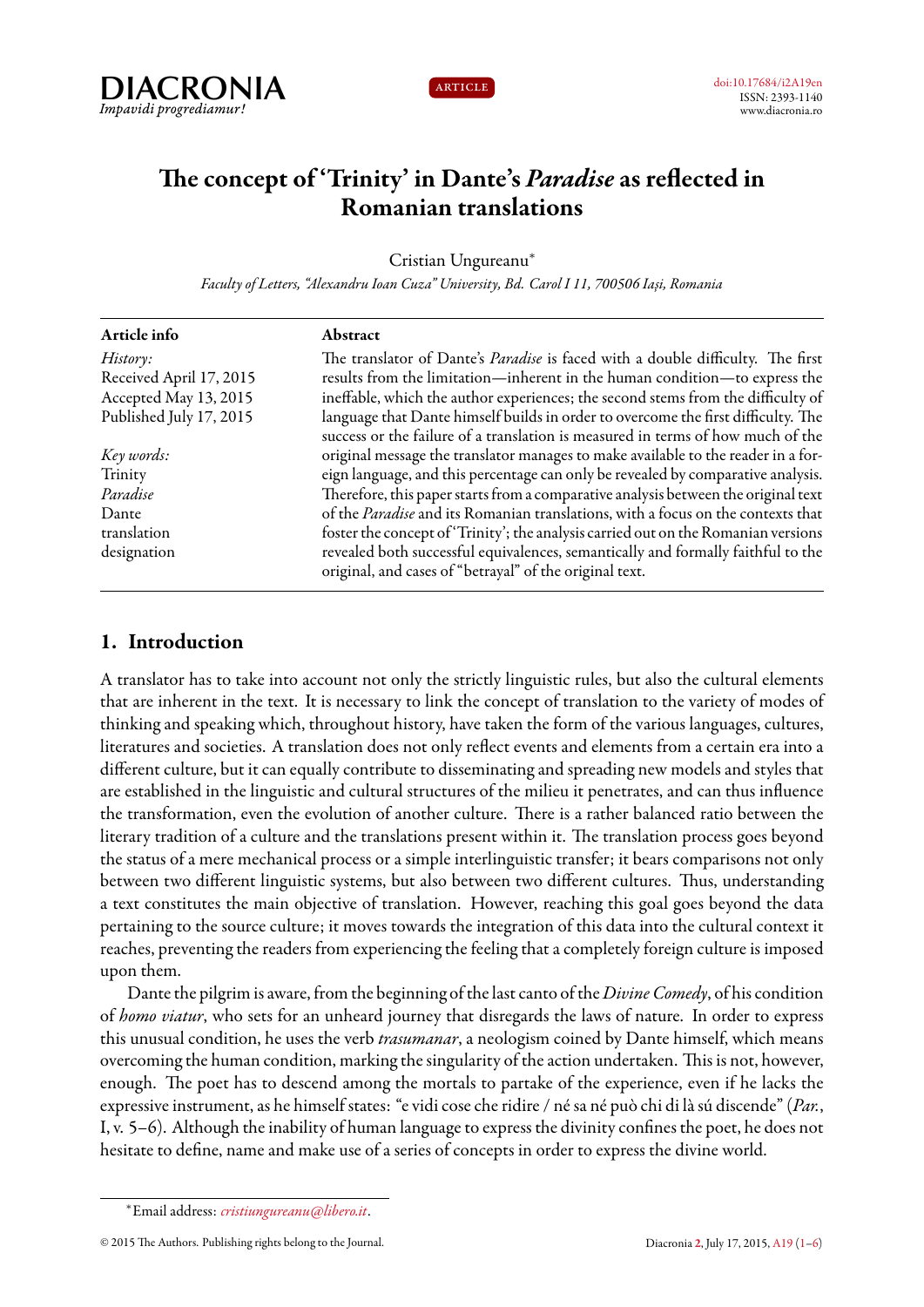Furthermore, the translator is faced with a double challenge: first, to perceive the world for which Dante himself invented means of expression; then, to find the right vehicles to transmit to the reader Dante's world, in its double realisation—meaning and form (or, more precisely, as form at the service of meaning).

In what follows, we will focus on the concept of 'Trinity', analysing its lexicalisation in the original, and then the choices made by the translators in their Romanian renditions. We will only discuss the translations carried out by George Coșbuc and Eta Boeriu, considered to be the most important unabridged translations of the *Divine Comedy*[1](#page-1-0) .

### **2. Designating the Trinity in Dante's text and in the translations**

First of all, it should be pointed out that in the text of the *Divine Comedy*, Dante never uses the phrase "Holy Trinity" as such (*Santissima Trinità*). We can identify two main ways of designating it: one is related to the numerical aspect of the Trinity—the use of the number three, and the other consists in a metaphorical enumeration, which involves mentioning the three persons of the Trinity within the same context. Since the number of occurrences is rather small, we will analyse all the contexts in which the concept is present, following the order of their occurrence in the source text.

#### *2.1. The numerical aspect of the Trinity*

The most usual way of designating this concept in the text of the *Paradise*consists in the reference made to its numerical aspect, by uttering the number three, followed or not by a noun determiner (which names directly or metaphorically the constituents of this collective entity).

The Holy Trinity, the dominant subject in the  $13<sup>th</sup>$  canto, is designated by uttering the constitutive figure (*tre*) followed by the noun that designates—in a very direct and general manner—the constituents: *tre persone in divina natura*, (*Par.*, XIII, v. 27). In fact, the context contains a description of the Trinitarian mystery, immediately followed by a description of the dual nature of the Son: *ma tre persone in divina natura, / e in una persona essa e l'umana*. G. Coșbuc follows closely the structure of the original verse. The translator replaces the adjective *divin* [*divine*] (*divina natura*) with *veșnic* [*eternal*] (*trei persoane în* veșnica natură) an equivalence which, although failing to render exactly the meaning of the Italian original, does not influence the reception of the idea of Trinity; however, at context level , which refers to the mystery of the incarnation, the translation does not clarify the idea that a single person of the divinity becomes human: *ci trei persoane-n veșnică natură / unind divinu-n trupul firii-umane* (in Dante's text, this distinction is very clear: of the three persons composing the Trinity, one alone also bears the human

<span id="page-1-0"></span><sup>1</sup>We should mention here the most important Romanian translations—in verse—of the *Divine Comedy*: Dante Alighieri, *Divina Comedie. Infernul*, translated by G. Coşbuc, edited and comments by Ramiro Ortiz, Cartea Românească Publishing House, București, f. a. [1924], cf. also G. Coșbuc, *Opere, VII. Traduceri, Dante, Divina Comedie, 1. Infernul*, critical edition by Gh. Chivu, foreword and comments by Alexandru Duțu, Minerva Publishing House, București, 1985; Dante Alighieri, *Divina Comedie. Purgatoriul*, translated by G. Coșbuc, edited and comments by Ramiro Ortiz, Cartea Românească Publishing House, București, f. a. [1927]; Dante Alighieri, *Divina Comedie. Paradisul*, translated by G. Coșbuc, edited and comments by Ramiro Ortiz, Cartea Românească Publishing House, București, f. a. [1932]; cf. also *George Coșbuc, Opere. III. Traduceri. Divina Comedie, Comentariu la Divina Comedie*, Introduction, edition, notes, comments, glossary and critical references by Gh. Chivu, Academia Română, Fundația Națională pentru Literatură și Artă, București, 2013; Dante Alighieri, *Divina Comedie*, translated in Romanian by Eta Boeriu, notes and comments by Alexandru Duțu and Titus Pîrvulescu, Editura pentru Literatură Universală, București, 1965 (several re-editions); Dante, *Infernul*, Romanian interpretation, notes and foreword by George Buznea, Univers Publishing House, București, 1975; Dante, *Purgatoriul*, Romanian interpretation and notes by George Buznea, Univers Publishing House, București, 1978; Dante Alighieri, *Divina Comedie*, in Romanian by Giuseppe Cifarelli, edition prepared by Titus Pîrvulescu and foreword by Alexandru Ciorănescu, Editura Europa, Craiova, 1993, illustrations by Marcel Chirnoagă (re-edited in 1998, Dacia Publishing House, Cluj-Napoca); Dante Alighieri, *Divina Comedie. Infernul*, bilingual edition, Romanian version, notes, comments, afterword and bibliographic references by Răzvan Codrescu, Christiana Publishing House, București, 2006; Dante Alighieri, *Divina Comedie. Infernul*, translation from the Italian and comments by Marian Papahagi, foreword by Irina Papahagi, edited, introduction and comments by Mira Mocan, Humanitas Publishing House, București, 2012.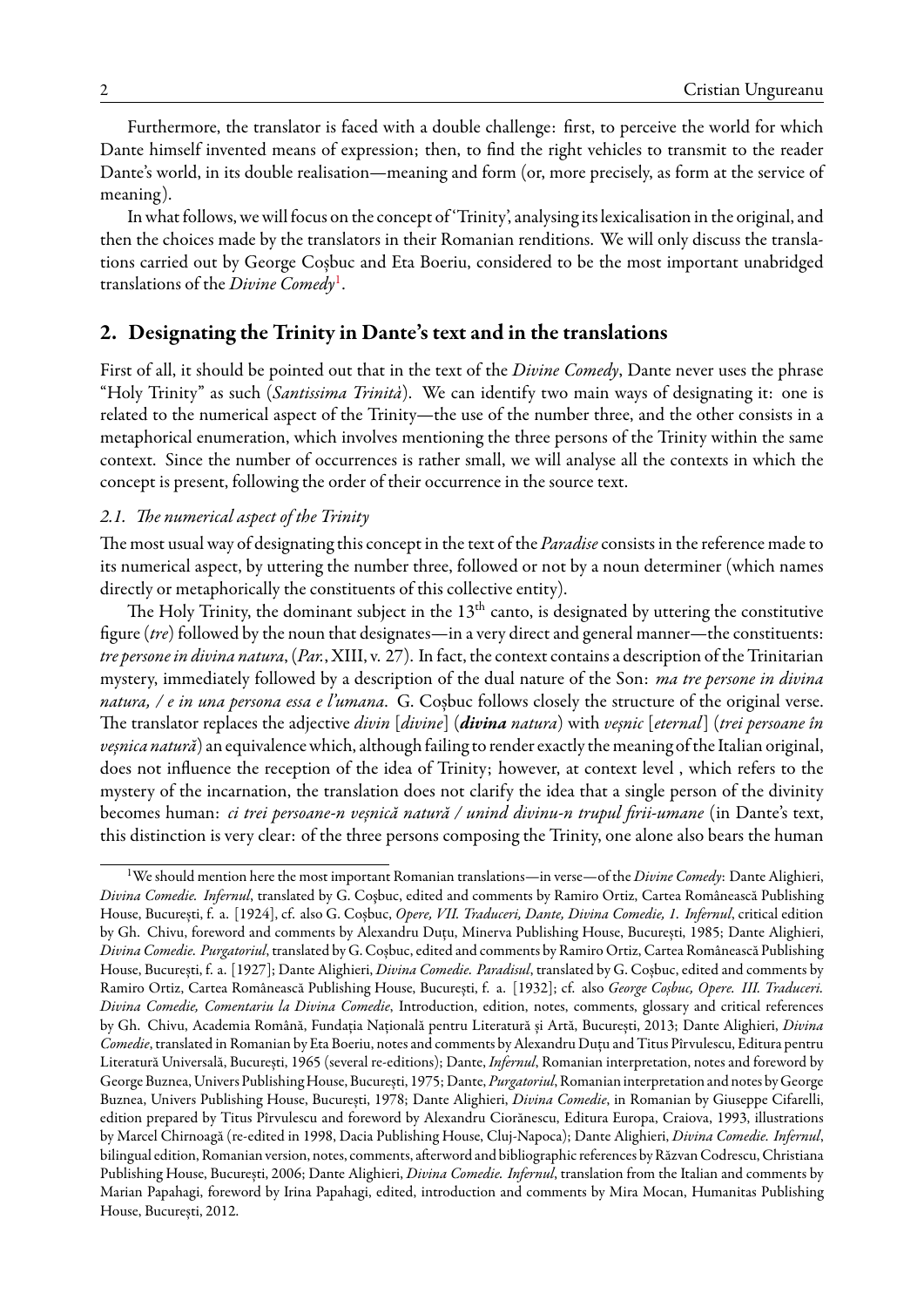nature: *e in una persona essa e l'umana*). Eta Boeriu ignores the explanations in Dante's text and provides an equivalent to the concept through the divine name of the Trinity, considered as such: *ci Treimii i se cîntă / și sfintei taine-a întrupării-osana*.

In *Par.*, XIV, v. 28–29, by referring to the Trinity (symbol of the circular unity), and relying on the musicality of poetry, Dante expresses a mystery that is impossible to formulate in rational terms; it is the mystery of the unity and, at the same time, the distinctiveness of the divine entities: *Quell'uno e due etre che sempre vive / e regna sempre in tre e'n due e'n uno*. G. Coșbuc preserves the beautiful chiasmus of the double enumeration in the original (*unu-doi-trei – trei-doi-unu* [one-two-three – three-two-one]), succeeding in transmitting the circular musicality of the verses which refer to a mystery that words cannot decipher: *Căci Unu, Doi și Trei ce-n veci unit/ și-n Trei și-n Doi și-n Unul e deodată*. The idea of circularity is lost in Eta Boeriu's translation; the translator decides to approach more briefly what Dante had intended to transmit by means of the algebraic game of his poetry: *Cel pururi viu în trei făpturi pe-o treaptă/ și care-n trei e domn nețărmurit*.

The numerical designation of the Trinity is also carried out by the paradoxical joining of the two numerals, *three* (expression of the constituency) and *one* (expression of the unity): *trino e uno* (*Par.*, XV, v. 47). There is, here again, the concept of a God that is unique and threefold at the same time: "*Benedetto sia tu, (...), trino e uno / che nel mio seme se' tanto cortese*"; the one who utters this hymn of praise is Cacciaguida<sup>[2](#page-2-0)</sup>, who expresses gratitude to a benevolent (*cortese*) God, generous with his family (*mio seme*). In both translations analysed, the mere adjectival enumeration in Dante's original is rendered by the inclusion formula *trei în unul*. Otherwise, G. Coșbuc renders the starting formula of the praising hymn by a calque of expression, although the usual correspondent of the term *benedetto* in Romanian is *binecuvîntat*: "*Binevorbit să fii tu, trei în unul, / c-așa de bun te-arăți seminței mele*". Eta Boeriu replaces the blessing formula by another hymnographic incipit and the adjective *cortese*[3](#page-2-1) by *blînd*, which is, undoubtedly, an attribute of divinity, although not the one Dante actualises in the present context: "*Mărire ție, ce ești trei într-unul, / că blînd te-arăți cu seminția mea*".

In another triplet (*Par*., XXIV, v. 139–1[4](#page-2-2)1), Dante talks about the dogma of Trinity<sup>4</sup>, inherent in the Christian belief: God comprises three persons, who are, at the same time, one and three, so that, states the author of the *Divine Comedy*, we can use the verb *a fi* (to be), both in the third person plural (*sînt*), and in the third person singular (*este*): *E credo in tre persone etterne, e queste / credo una essenza sì una e sì trina, / che soffera congiunto "sono" ed "este"*.

G. Coșbuc succeeds in faithfully rendering the original triplet, both at the level of meaning and at the level of expression: *și-n trei persoane-eterne cred, și-aceste / atari sînt Un și-n trei atari se-mbină / că sufere să-i zici și sînt și este*. Eta Boeriu introduces the term *făpturi*, inappropriate with the essence of divinity, as it means '(ființe) create' (created beings): *Și cred în trei făpturi ce-n Paradis / sînt una-n fapt și întreite-atare, / că se-mpreună-n "sînt" și-n "este" (...)*.

Designating the Trinity involves not only the cardinal numeral, but also the multiplicative numeral acquiring the value of an adjective: *Oh trina luce che'n unica stella / scintillando a lor vista, sì li appaga! / guarda qua giuso a la nostra porcella* (*Par.*, XXXI, v. 28). The phrase refers to the Trinity; Dante invokes the divinity to turn its eyes towards the earth in order to see the chaos and the violence of mankind<sup>[5](#page-2-3)</sup>. G. Coșbuc provides a direct equivalent to the expression that designates the Trinity and the invocation in the

<span id="page-2-0"></span><sup>&</sup>lt;sup>2</sup>Cacciaguida is an ancestor of Dante's dating back to the 18<sup>th</sup> century, presumably the only one the poet himself was aware of.

<span id="page-2-2"></span><span id="page-2-1"></span><sup>&</sup>lt;sup>3</sup> Cortése: 'di corte, gentile, garbato'; (in Dante) 'generoso, prodigo', cf. DELI.

<sup>4</sup> "Così definito dal concilio Lateranense IV del 1215: «unus solus est verus Deus, æternus et immensus... Pater et Filius et Spiritus Sanctus, tres quidem personæ sed una essentia, substantia seu natura»", Anna Maria Chiavacci Leonardi, in Dante Alighieri, *La Divina commedia. Paradiso*, p. 675, note to verses 139–141.

<span id="page-2-3"></span><sup>5</sup>As it also happens in other sections of the *Paradise*, the poet resorts to the voice of Boethius, who accompanies him to the Kingdom of Heaven, just as Vergilius accompanied him to the Purgatory. In *Mîngîierile filosofiei* he states: "Privește acum pămîntul plin de jale/ Oricine ai fi cel ce dirigui toate/ Noi, bună parte a lucrării tale,/ Plutim pe marea vieții la întîmplare" (Boethius, *Mîngîierile filosofiei*, I, V, v. 42–45).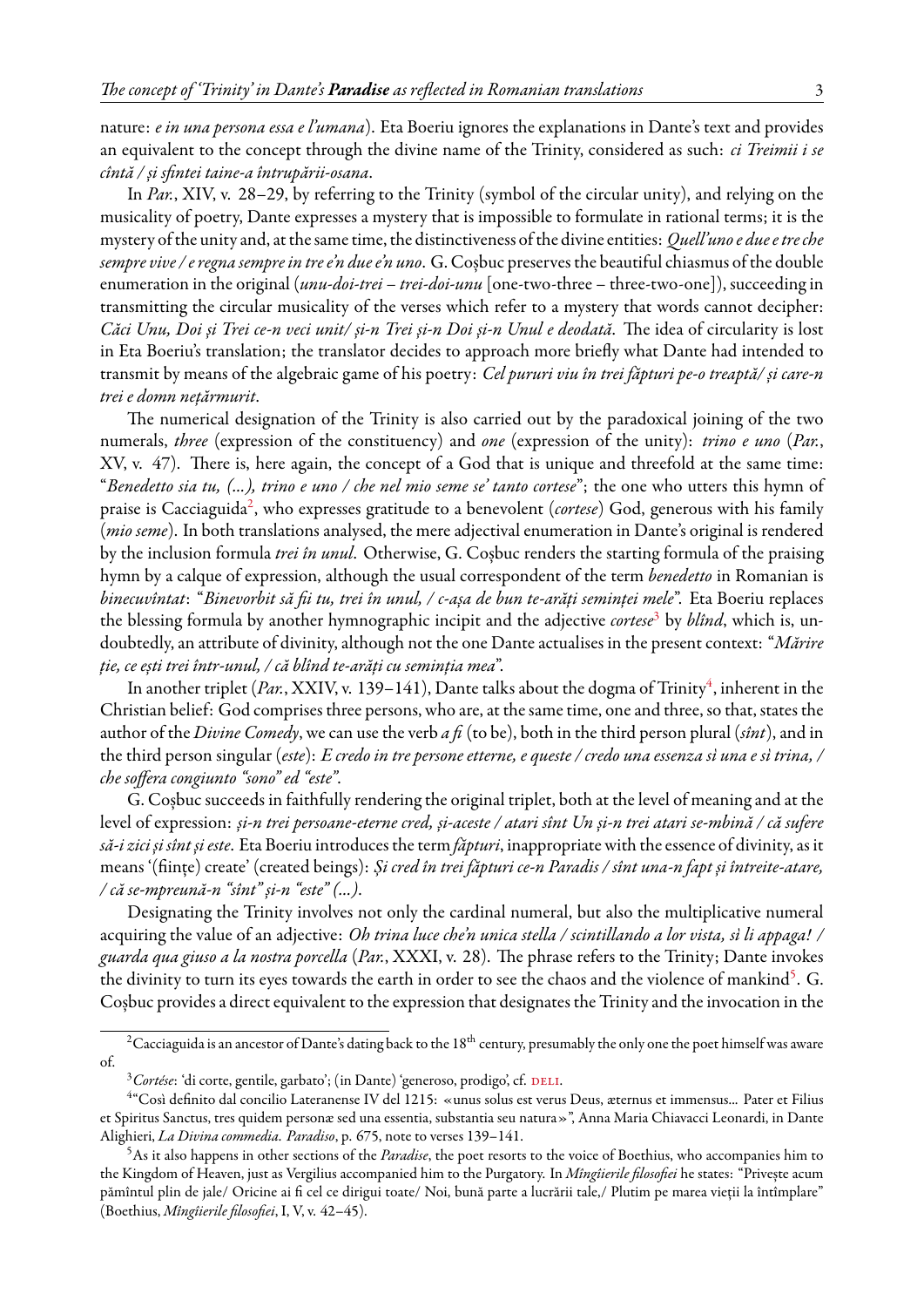original, preserving both the metaphor of light and its numerical determination: *Lumină triplă, ce desfeți din una / de-a pururi stea, pe-atîția fericiți, / privește-n jos să vezi la noi furtuna*. Eta Boeriu replaces the metaphor of light with the metaphor of fire, keeping the denomination by means of the numeral acquiring the value of an adjective: *O, faclă întreită care-alini / c-un singur foc alai de fericiți! / Privește jos ce vijelii ne-ațin*. In rendering the adjective *trino*, which designates the Trinity, G. Coșbuc chooses the neologism *triplu*, while Eta Boeriu resorts to the well established *întreit* (obtained by prefixation and change in the grammatical category).

The Holy Trinity is designated, in Dante's text, by the metaphor of the stars, obviously accompanied by the cardinal numeral: The three spheres refer to the Holy Trinity and they represent the classical definition of this theological concept: three equal and, at the same time, different entities: *Ne la profonda e chiara sussistenza / de l'alto lume parvemi tre giri / di tre colori e d'una contenenza* (*Par.*, XXXIII, v. 116–117). Of the profound and luminous existence of God (*profonda e chiara sussistenza*) emerge three circles of three colours, having the same content. The image created by Dante refers to the Trinity, defined in theology as the unity of the three distinct divine entities: The Father, the Son ( Jesus Christ) and the Holy Spirit. The adjective *chiaro* originates from the Latin *clārus, –a, –um* ('1. Loud, sonorous; 2. Bright, shining; 3 Seeing clearly, clear', OLD, s.v.), and it means 'puro, limpido, terso, trasparente'; or, as a noun, it means 'luce,luminosità' (DELI, s.v.); within this context, it acquires the meaning 'luminos'[bright]. To express the meaning 'esență, substanță eternă' [essence, eternal substance], Dante creates the noun *sussistenza*[6](#page-3-0) .

G. Coșbuc's translation remains, to a considerable extent, faithful to the original text: *și-n clara ei și-adînca-i subzistență / văzui trei cercuri în lumina vie, / de trei colori și-aceeași continență*.

The translator chooses Romanian equivalents with the same etymology as the original: *clar* [clear] 'care dă o lumină neîntunecată de nimic, fără umbre, luminos cu multă lumină' [which gives a light that nothing darkens, without shadows, bright and with a lot of light']; *subzistență* [subsistence] is used here with the obsolete meaning of 'existență, prezență' ['existence, presence'] (cf. DLR). In exchange, the noun *continență* [temperance] is the result of a semantic calque of the Italian original: Rom. *continență* comes fromFr. *continence* and it means 'reținere, oprire (de la plăceri) înfrînare, cumpătare' (DLR, s.v.) [restraint, refrain (from pleasures), control, moderation]; here, the translator borrows the meaning of the equivalent Italian term, 'conținut'. However, this procedure may run the risk of hindering the understanding of the verses' meaning.

In the case of the other translation analysed, the image by means of which Dante wants to describe the Trinity is unclear, especially since the idea of unity is absent. *În însăși profunzimea ei văzui / trei brîuri felurite la culoare, / la fel de largi în roți și pricepui*.

Eta Boeriu unsuccessfully uses the noun brîu ('1. cingătoare lată, purtată de țărani și țărance [wide belt worn by peasants]; 2. Ornament vopsit [painted ornament]; 3. P. ext. Partea corpului pe care o încinge brîul, mijlocul' [part of the body covered by this belt, the waist], cf. DA) to express the idea of circle since, by its plastic character and the meaning already established in Romanian  $(1<sup>st</sup>$  meaning in DA), it can lead to a whole new image compared to the one present in the Italian original; that is, instead of the perfection of the circle, the reader could be presented with the image of some peasant belts, an image that is difficult to associate with the attributes of divinity, whose image they are presumably representing. Moreover, the unhappy choice of this noun deprives the text of the implicit meanings the metaphor of the sphere implies (it is a symbol of divinity in the representations of Christian art, the world from beyond, the unity and perfection in the Greek tradition, etc.)([Chevalier & Gheerbrant](#page-5-5), [1993,](#page-5-5) p. 223).

#### *2.2. Designating the Trinity by the metaphoric enumeration of the entities*

This procedure is used twice in the *Paradise*. The first context is the one from *Par.*, XIII, v. 55–57: *ché quella viva luce che sì mea / dal suo lucente, che non si disuna / da lui né da l'amor ch'a lor s'intrea*. The triplet reproduced defines the Holy Trinity and attempts to present metaphorically this ultra-mundane reality,

<span id="page-3-0"></span><sup>&</sup>lt;sup>6</sup> According to DELI, that noun was first used by Dante: *sussistenza*, s. f.: 'il sussistere; ciò che sussiste' (av. 1321, Dante), Lat. *subsistō*,  $-ere$  ('to stand firm', cf. OLD).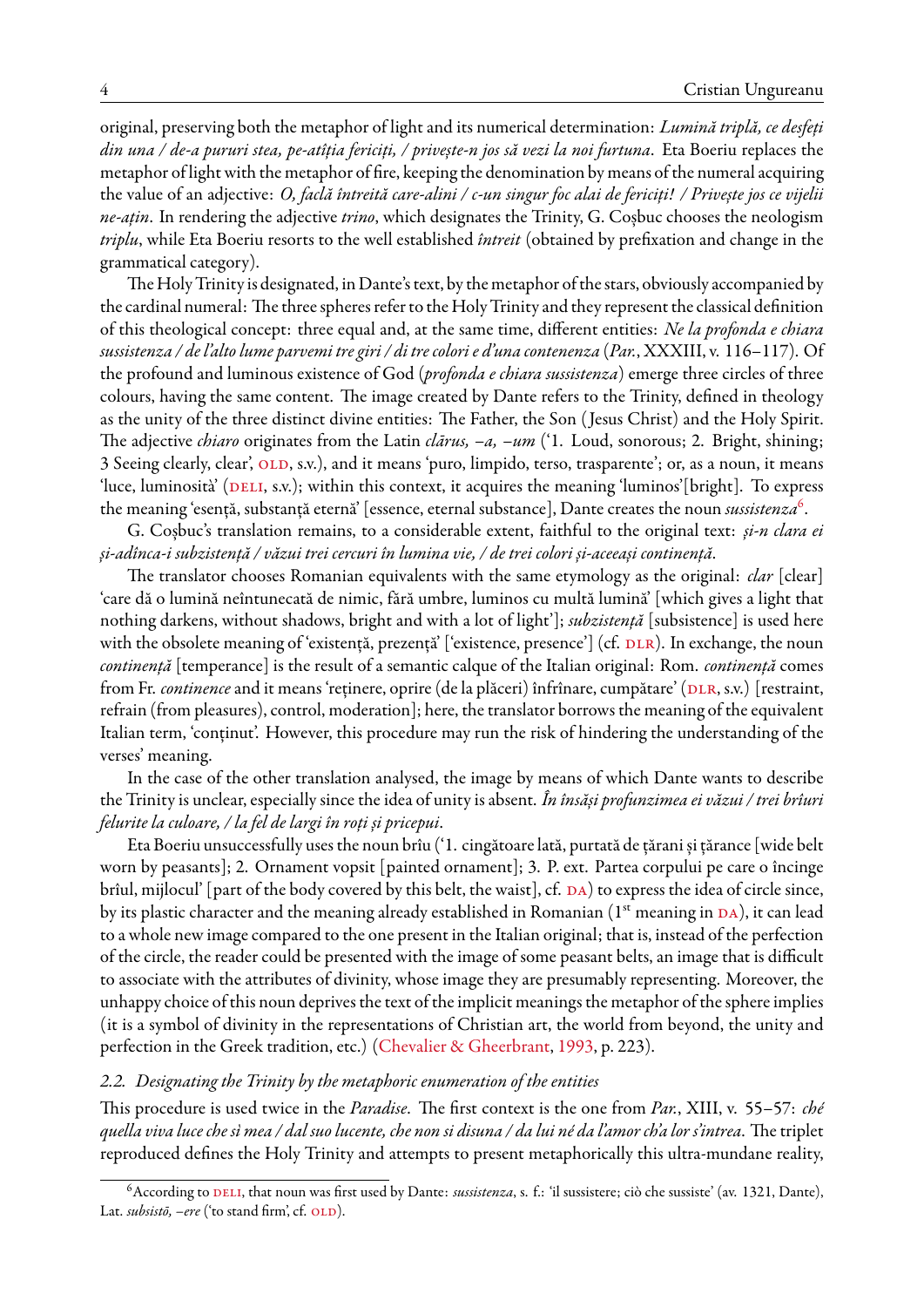which is unique and threefold at the same time, asserting that the Son (*viva luce*) comes from the Father (*il suo lucente*) that is, it has the same substance<sup>[7](#page-4-0)</sup> and is inseparable from both the Father and the Holy Spirit (*l'amor*).

Both translators modify the designation of referents in Dante's allegory. G. Coșbuc equates the expression referring to God the Father, presented as light in the original, with another phrase referring to the primacy and supremacy of this holy person, against the two other: *De Primul cel ce-o naște-apoi, aceea / lumina vie-n veci nu se desparte / și nici de-amor ce-i fața lor a treia*. Eta Boeriu resorts to an explanatory approach of the metaphors present in Dante's text; she translates viva luce by means of the more explicit appellative of the Son of God, namely *verbul sfînt* [the sacred verb], *lumina* [the light], and *amore*, by the direct expression in Romanian of the referent, *sfîntul duh* [the holy spirit]: *Căci verbul sfînt, lumina ce pornește / din foc divin, de el nu se desparte / și nici de sfîntul duh ce-i întreiește*.

In another context from the *Paradise* (XIII, v. 79–81), the Trinity is presented by joining other three metaphors which designate the three entities and which collaborate in order to accomplish the perfection of the creation: *caldo amor* (the Holy Spirit), *la chiara vista* ( Jesus Christ), *prima virtù* (God the Father): *Però se ´l caldo amor la chiara vista / de la prima virtù dispone e segna, / tutta la perfezion quivi s'acquista*. Considering the difficulties inherent in interpreting the verses, not all commentators agree upon the fact that this stance would illustrate the three hypostases of the Divinity; however, we consider compelling the interpretation given by Anna Maria Chiavacci Leonardi<sup>[8](#page-4-1)</sup>, the one that we actually took into account in analysing this fragment. Perfection occurs when God creates, by means of the Holy Spirit—who is love, who decides upon (segna) impregnating the archetypal idea produced by the Son, imagined as the eye (vista) through which the Father sees and acts. In G. Coșbuc's version, the fragment becomes: *Deci cînd Virtutea prim-astfel dispune/ și-mprim-așa iubirea sa-nfocată,/ s-atinge-atunci suprema perfecțiune*. We reproduced entirely G. Coșbuc's version of the triplet mentioned, in order to show that it omits the equivalence of the phrase that can be interpreted as a metaphor for the second divine person (the Son), that he does not name directly; therefore, the image of the Trinityfails to be created in G. Coșbuc's version.

Eta Boeriu chooses to mention, unequivocally, the three persons composing the Trinity: *Iubirea însă, cînd pecetea vie / a Tatălui în verbul sfînt o-mplîntă, / desăvîrșit e ce-a fost scris să fie*.

## **3. Conclusions**

In creating the image of the Trinity, a concept that is extremely important within the entirety of the text, Dante resorts to two methods. The first, and most frequent, consists in designating the Trinity by means of the cardinal numeral *three*, accompanied or not by a noun determiner (which expresses directly *persona*—or indirectly—by metaphors: spheres, light—the components of the Trinity) or even other numerals (two, one). The second method used in designating the Trinity consists in enumerating its constituents, at metaphorical level.

For the Romanian translators, resorting to equivalence by means of the numeral seems to be the most affordable method, that is, the easiest type of equivalence. Nevertheless, metaphors are often "betrayed" during the process of translation, which occurs in two directions: they are either replaced by another metaphor (a case in point is the example of the belt [brîul] in Eta Boeriu's translation of the triplet in chant XXXIII, v. 116–117), or the metaphor is deciphered by directly naming the divine entities (which also occurs predominantly in Eta Boeriu's translation).

Poetry means not only what is said, but—more importantly—what is suggested; thus, it contains a certain amount of ineffable which renders the reception of its message (also) dependent upon the reader's

<span id="page-4-1"></span><span id="page-4-0"></span><sup>7</sup>The Nicene Creed states that the Son of God is "Light from Light".

<sup>8</sup> "Nella terzina fortemente sintetica si adombra ancora una volta l'idea della creazione come atto trinitario: se lo Spirito Santo (*'l caldo amor, soggetto*) dispone e imprime con azione diretta la viva luce del Figlio (*la chiara vista*, oggetto) che procede dal Padre (*la prima virtù*), *quivi*, cioè nella creatura così formata, si otterrà il massimo della perfezione", Anna Maria Chiavacci Leonardi, in Dante Alighieri, *La Divina commedia. Paradiso*, p. 373, note to verses 79–81.